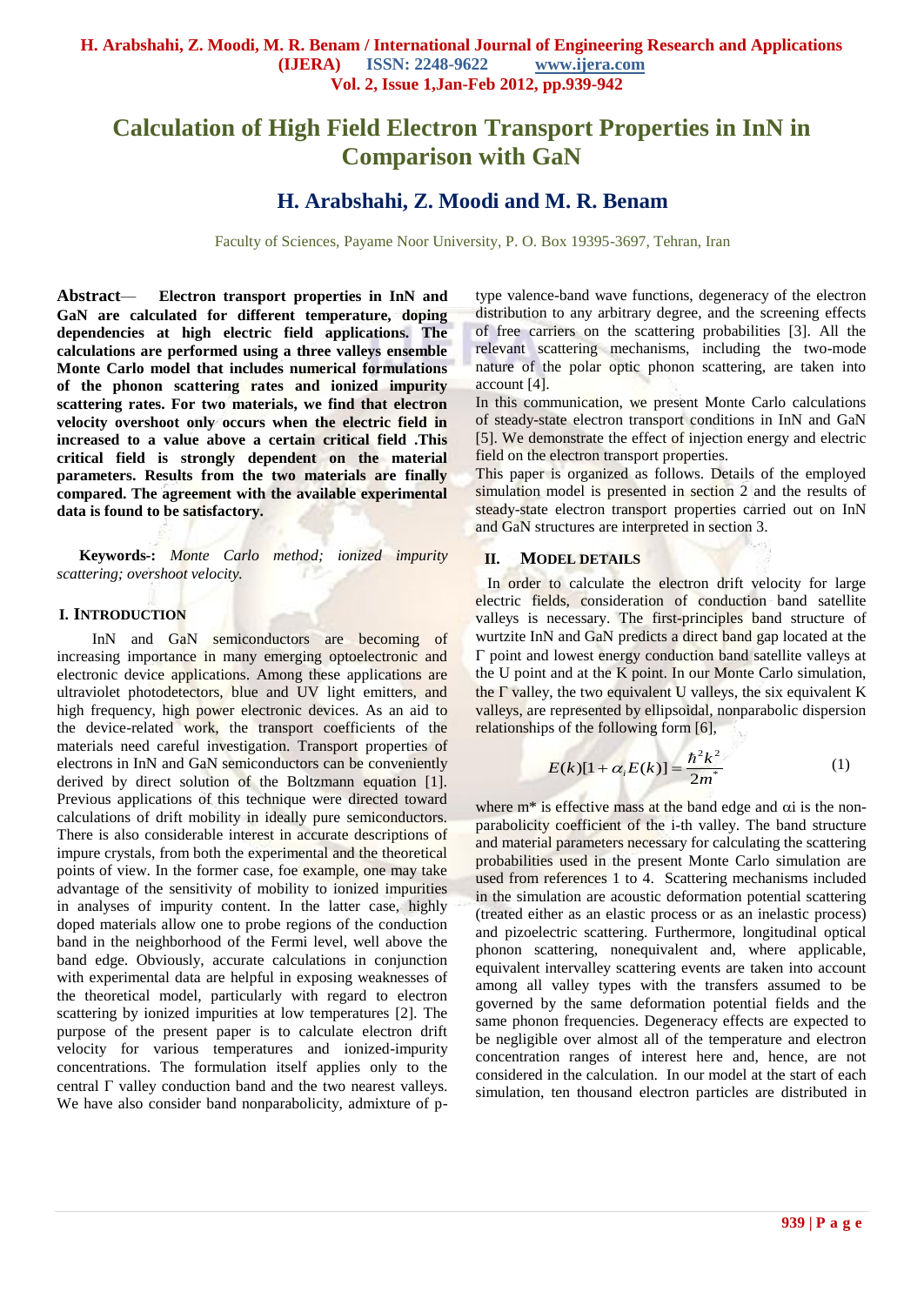## **H. Arabshahi, Z. Moodi, M. R. Benam / International Journal of Engineering Research and Applications (IJERA) ISSN: 2248-9622 www.ijera.com Vol. 2, Issue 1,Jan-Feb 2012, pp.939-942**

momentum space according to a Maxwell-Boltzmann distribution function. These particles are propagated classically between collisions according to their velocity, effective mass and the prevailing field. The selection of the propagation time, scattering mechanism and other related quantities is achieved by generating random numbers and using this numbers to select, for example, a scattering mechanism. In the case of the ellipsoidal, non-parabolic conduction valley model, the usual Herring-Vogt transformation matrices are used to map carrier momenta into spherical valleys when particles are drifted or scattered. Steady-state results of high field transport studies have been obtained for lattice temperatures up to 600 K, in order to gain some insight into the hot carrier transport and the energy distribution function that would be generated in the gate-drain region of a power field effect transistor.

## **III. RESULTS**

 Electron drift velocity as a function of electric field is important in determining the performance of high-speed and microwave semiconductor devices. Here we show the results of temperature dependence of the steady-state velocity-field characteristics and valley occupancy in bulk InN and GaN materials.

Figure 1 shows the simulated velocity-field characteristics at 300 K, with a background doping concentration of  $10^{17}$  cm<sup>-3</sup>, and with the electric field applied along the c-axes.





Similar to the experimental results the simulations suggest that the peak drift velocity for zincblende GaAs is  $\sim 2.2 \times 10^5$  ms<sup>-1</sup> while that for InN is about  $1.24 \times 10^5$  ms<sup>-1</sup>. At higher electric fields, intervalley optical phonon emission dominates, causing the drift velocity to saturate at around  $0.73 \times 10^5$  ms<sup>-1</sup> for InN and  $1.65\times10^{5}$  ms<sup>-1</sup> for GaN. The calculated high field electron drift velocity apparent from figure 1 is fractionally lower than those that have been simulated by experimental works which assumed an effective mass in the upper valleys equal to the free electron mass. The threshold field for the onset of significant scattering into satellite conduction band valleys is a function of

the intervalley separation and the density of electronic states in the satellite valleys. The importance of electron intervalley transfer at high electric fields can be clearly seen in figure 2. In this figure the fractional valley occupancies for different materials is plotted. It is obvious that the inclusion of satellite valleys in the simulations is important. Significant electron transfer to the upper valleys only begins to occur when the field strength is very close to the threshold value. At the threshold field the electron valley occupancies at room temperature for  $\Gamma$ , U and K are about %84, %14 and %2, respectively.

Figure 3 shows the calculated electron drift velocity as a function of electric field strength for temperatures of 300, 450 and 600 K.



Fig 2. Fractional occupation of the central and satellite valleys in InN and GaN as a function of applied electric field using the non-parabolic band model.

The decrease in drift mobility with temperature at low fields is due to increased intravalley polar optical phonon scattering whereas the decrease in velocity at higher fields is due to increased intra and intervalley scattering. It can be seen from the figure that the peak velocity also decreases and moves to higher electric field as the temperature is increased. This is due to the general increase of total scattering rate with temperature, which suppresses the electron energy and reduces the population of the satellite valleys. This latter effect is apparent from the fact that the electron population in the central  $\Gamma$ -valley increases with temperature as shown in figure  $\mathcal{L}$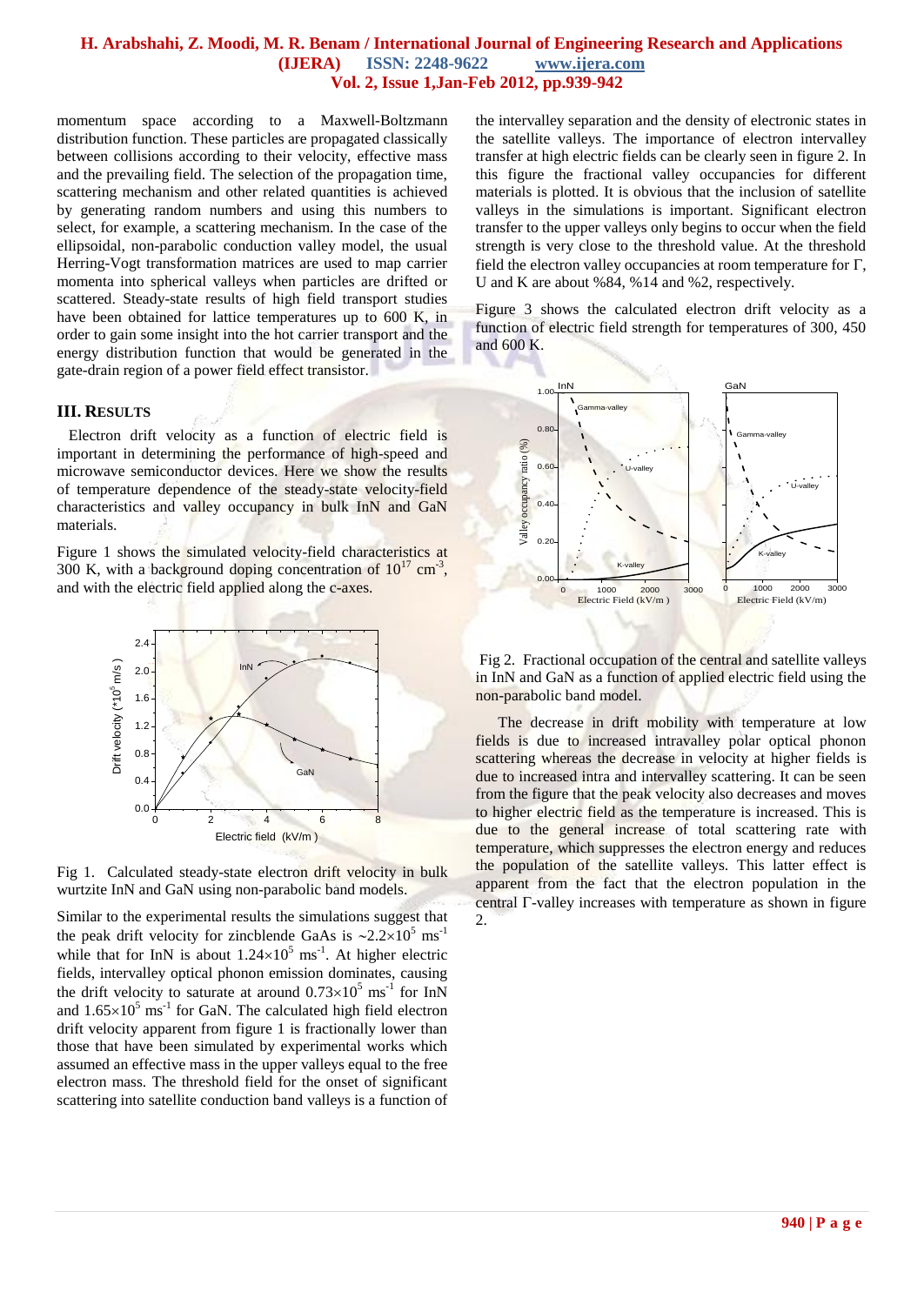## **H. Arabshahi, Z. Moodi, M. R. Benam / International Journal of Engineering Research and Applications (IJERA) ISSN: 2248-9622 www.ijera.com Vol. 2, Issue 1,Jan-Feb 2012, pp.939-942**



Fig 3. Calculated electron steady-state drift velocity in bulk InN and GaN as a function of applied electric field at various lattice temperatures and assuming a donor concentration of 10<sup>17</sup> cm<sup>-3</sup>. The peak drift velocity decreases while the threshold field increases by same percent as the lattice temperature increases from 300 to 600 K.

Figure 4 shows how the electron occupancy ratios changes with temperature for electrons in the most populated  $\Gamma$  and U valleys. There are significant statistical fluctuations in the results for the electrons in the K valleys for fields around 500 kVm-1 , which are caused by the relatively small number of electron particles occupying the valleys just above the threshold for intervalley transfer. Nevertheless it can be seen that the number of electrons decreases as the temperature increases for both valleys. Comparison of the temperature dependence of the valleys occupancy in InN and GaN materials show that the change in peak velocity of InN from 300 K to 600 K is a reduction of about %45 whereas for GaN it is about %25. The reason can be explained in terms of the energy band structure. In particular, the different electron effective mass within the central valley. This is important because electrons which are near a valley minimum have small kinetic energies and are therefore strongly scattered. It is apparent that intervalley transfer is substantially larger in InAs over the range of applied electric fields shown, due to the combined effect of a lower  $\Gamma$  effective mass, lower satellite valley separation energy, and slightly lower phonon scattering rate within the  $\Gamma$  valley.

Therefore, the electron velocity in InN is less sensitive to temperature than in GaN, so InN devices are expected be more tolerant to self-heating and high ambient temperature.

Fig 4. Temperature dependence of the valley occupancy in the  $\Gamma$  and U valleys of InN and GaN materials as a function of applied electric field.

Figure 5 shows how the velocity-field characteristic of InN and GaN materials change with impurity concentration at 300 K. It is clear that with increasing donor concentration, there are reduction in the average peak drift velocity and the threshold field because of increasing scattering rate events. The results show the trend expected from increased ionized impurity scattering is in good general agreement with recent calculations by other workers.



Fig 5. Calculated electron steady-state drift velocity in bulk InN and GaN as a function of applied electric field at various donor concentration up to  $10^{18}$  cm<sup>-3</sup> at room temperature.

### **REFERENCES**

[1] G. W. Turner, S. J. Eglash and A. J. Strauss," Comparison of High Field Staedy State and Transient Electron Transport in Wurtzite GaN, AlN and InN",J. Vac. Sci. Technol. B, 11, (1993), pp. 864-870.